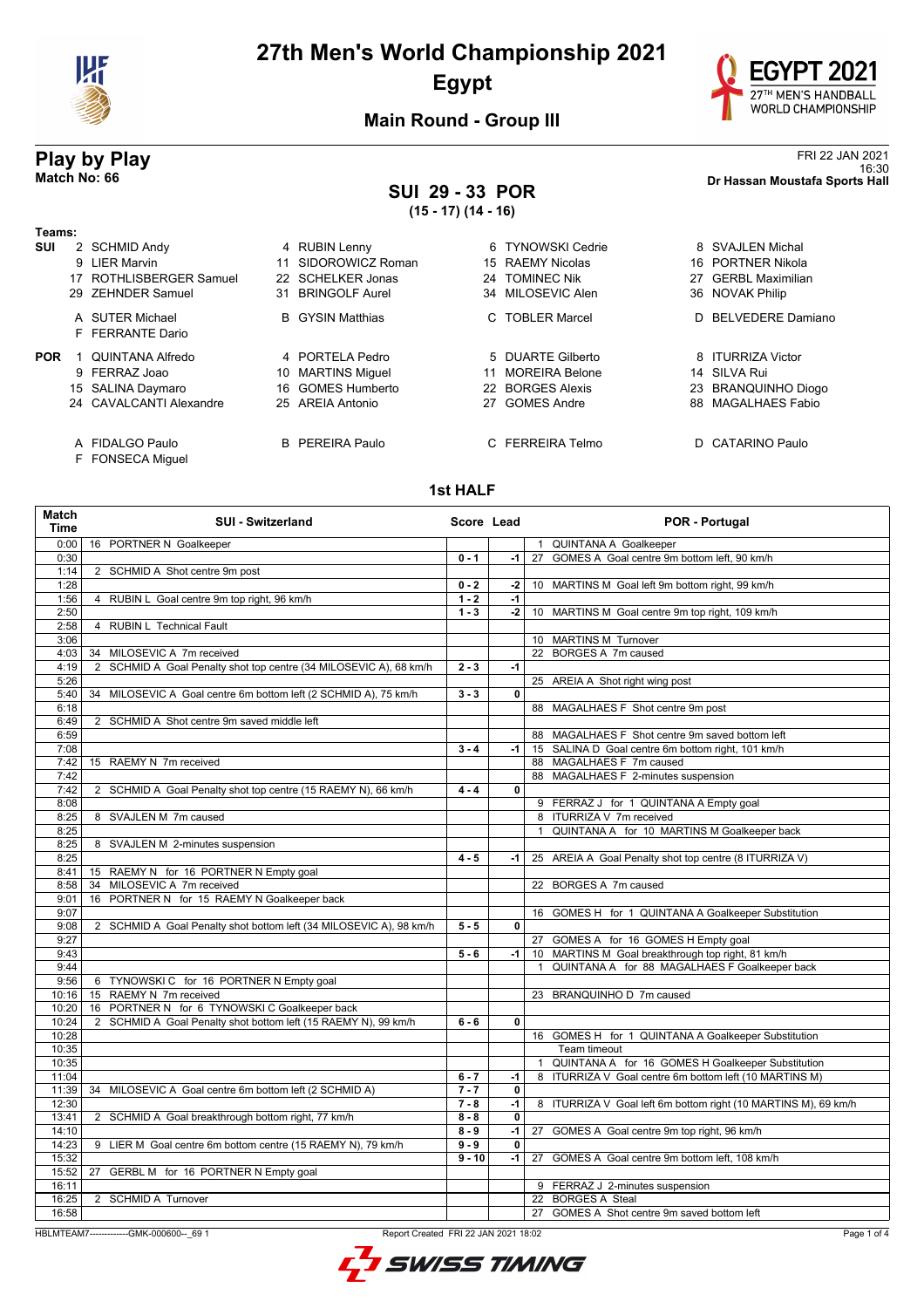



## **Main Round - Group III**

## **SUI 29 - 33 POR (15 - 17) (14 - 16)**

**1st HALF**

| <b>Match</b><br><b>Time</b> | <b>SUI - Switzerland</b>                                            | Score Lead |              | <b>POR - Portugal</b>                                             |
|-----------------------------|---------------------------------------------------------------------|------------|--------------|-------------------------------------------------------------------|
| 17:07                       | 16 PORTNER N Goal empty goal bottom centre, 60 km/h                 | $10 - 10$  | $\mathbf{0}$ |                                                                   |
| 17:18                       | 16 PORTNER N for 34 MILOSEVIC A Goalkeeper back                     |            |              |                                                                   |
| 17:18                       |                                                                     |            |              | 27 GOMES A for 1 QUINTANA A Empty goal                            |
| 17:39                       |                                                                     | $10 - 11$  | $-1$         | 8 ITURRIZA V Goal centre 6m bottom left (10 MARTINS M), 77 km/h   |
| 17:42                       |                                                                     |            |              | 1 QUINTANA A for 10 MARTINS M Goalkeeper back                     |
| 18:03                       |                                                                     |            |              | B PEREIRA P Warning (yellow card) bench punishment                |
| 18:33                       | 4 RUBIN L Shot centre 9m post                                       |            |              |                                                                   |
| 18:42                       | 6 TYNOWSKI C 2-minutes suspension                                   |            |              |                                                                   |
| 19:23                       |                                                                     | $10 - 12$  | -2 l         | 25 AREIA A Goal right wing top left (88 MAGALHAES F), 66 km/h     |
| 19:34                       | 15 RAEMY N for 16 PORTNER N Empty goal                              |            |              |                                                                   |
| 19:59                       | 15 RAEMY N Goal right 9m bottom right, 94 km/h                      | $11 - 12$  | $-1$         |                                                                   |
| 20:01                       | 16 PORTNER N for 27 GERBL M Goalkeeper back                         |            |              |                                                                   |
| 20:22                       |                                                                     | $11 - 13$  | $-2$         | 8 ITURRIZA V Goal centre 6m bottom right (10 MARTINS M), 73 km/h  |
| 20:32                       | 15 RAEMY N for 16 PORTNER N Empty goal                              |            |              |                                                                   |
| 20:37                       | Team timeout                                                        |            |              |                                                                   |
| 20:53                       | 16 PORTNER N for 27 GERBL M Goalkeeper back                         |            |              |                                                                   |
| 21:01                       | 9 LIER M 7m received                                                |            |              | 88 MAGALHAES F 7m caused                                          |
| 21:19                       | 2 SCHMID A Goal Penalty shot top centre (9 LIER M), 64 km/h         | $12 - 13$  | $-1$         |                                                                   |
| 22:08                       |                                                                     |            |              | 8 ITURRIZA V Shot centre 6m saved middle left                     |
| 22:20                       | 2 SCHMID A Shot centre 9m saved middle centre                       |            |              |                                                                   |
| 22:28                       |                                                                     | $12 - 14$  | -2           | 9 FERRAZ J Goal centre 9m top right, 96 km/h                      |
| 23:09                       | 15 RAEMY N Technical Fault                                          |            |              |                                                                   |
| 23:15                       |                                                                     |            |              | 8 ITURRIZA V Shot fast break saved bottom centre                  |
| 23:53                       | 9 LIER M Technical Fault                                            |            |              |                                                                   |
| 24:03                       |                                                                     | $12 - 15$  | -3 I         | 23 BRANQUINHO D Goal fast break top right (10 MARTINS M), 82 km/h |
| 24:08                       | SIDOROWICZ R for 16 PORTNER N Empty goal<br>11                      |            |              |                                                                   |
| 24:44                       | 6 TYNOWSKI C Goal right wing bottom left (2 SCHMID A), 84 km/h      | $13 - 15$  | $-2$         |                                                                   |
| 24:50                       | PORTNER N for 15 RAEMY N Goalkeeper back<br>16                      |            |              |                                                                   |
| 25:34                       |                                                                     | $13 - 16$  | -3           | 9 FERRAZ J Goal right 6m bottom left (27 GOMES A), 83 km/h        |
| 25:45                       | 15 RAEMY N for 16 PORTNER N Empty goal                              |            |              |                                                                   |
| 26:31                       | 29 ZEHNDER S Goal left wing middle right (11 SIDOROWICZ R), 80 km/h | $14 - 16$  | $-2$         |                                                                   |
| 26:33                       | 16 PORTNER N for 15 RAEMY N Goalkeeper back                         |            |              |                                                                   |
| 27:12                       |                                                                     |            |              | 27 GOMES A Shot right 9m saved middle left                        |
| 27:20                       | SIDOROWICZ R for 16 PORTNER N Empty goal<br>11                      |            |              |                                                                   |
| 27:34                       | SIDOROWICZ R Turnover<br>11                                         |            |              |                                                                   |
| 27:36                       | 16 PORTNER N for 24 TOMINEC N Goalkeeper back                       |            |              |                                                                   |
| 28:18                       |                                                                     | $14 - 17$  | -3           | 8 ITURRIZA V Goal centre 6m bottom centre (10 MARTINS M), 87 km/h |
| 28:31                       | 4 RUBIN L for 16 PORTNER N Empty goal                               |            |              |                                                                   |
| 29:25                       | RUBIN L Goal left 6m bottom right<br>4                              | $15 - 17$  | $-2$         |                                                                   |
| 29:27                       | 16 PORTNER N for 24 TOMINEC N Goalkeeper back                       |            |              |                                                                   |
| 29:53                       |                                                                     |            |              | 8 ITURRIZA V Shot centre 6m missed                                |
| 29:59                       | 2 SCHMID A Shot fast break missed                                   |            |              |                                                                   |

### **2nd HALF**

| <b>Match</b><br>Time | <b>SUI - Switzerland</b>                                                         | Score Lead |      | <b>POR - Portugal</b>                                             |
|----------------------|----------------------------------------------------------------------------------|------------|------|-------------------------------------------------------------------|
| 30:00                | 16 PORTNER N Goalkeeper                                                          |            |      | 16 GOMES H Goalkeeper                                             |
| 30:36                | 4 RUBIN L Shot centre 9m saved bottom left                                       |            |      |                                                                   |
| 30:44                |                                                                                  | $15 - 18$  | -3   | 88 MAGALHAES F Goal fast break bottom right, 79 km/h              |
| 31:21                | 4 RUBIN L 7m received                                                            |            |      | 4 PORTELA P 7m caused                                             |
| 31:32                | 2 SCHMID A Goal Penalty shot top right (4 RUBIN L), 90 km/h                      | $16 - 18$  | $-2$ |                                                                   |
| 32:25                |                                                                                  | $16 - 19$  | -3   | 8 ITURRIZA V Goal centre 6m bottom left (88 MAGALHAES F), 88 km/h |
| 33:03                | RUBIN L Goal centre 9m top right, 95 km/h                                        | $17 - 19$  | -2   |                                                                   |
| 33:35                |                                                                                  | $17 - 20$  | -3   | 88 MAGALHAES F Goal breakthrough top right                        |
| 33:47                | ROTHLISBERGER S Goal right 6m bottom left (15 RAEMY N), 74 km/h<br>17            | $18 - 20$  | -2   |                                                                   |
| 34:06                |                                                                                  | $18 - 21$  | -3   | 4 PORTELA P Goal right wing bottom left (11 MOREIRA B), 80 km/h   |
| 34:09                | BRINGOLF A for 16 PORTNER N Goalkeeper Substitution<br>31                        |            |      |                                                                   |
| 34:39                | <b>ZEHNDER S Turnover</b><br>29                                                  |            |      | 88 MAGALHAES F Steal                                              |
| 34:44                |                                                                                  | $18 - 22$  | -4   | 88 MAGALHAES F Goal fast break bottom left, 85 km/h               |
| 35:00                | Team timeout                                                                     |            |      |                                                                   |
| 36:04                | 2 SCHMID A Shot right 6m blocked                                                 |            |      | 22 BORGES A Block                                                 |
| 36:05                | 2 SCHMID A Goal centre 9m top right, 68 km/h                                     | $19 - 22$  | -3   |                                                                   |
| 36:11                |                                                                                  | $19 - 23$  | $-4$ | 88 MAGALHAES F Goal left 9m top right, 64 km/h                    |
| 36:33                | ROTHLISBERGER S for 31 BRINGOLF A Empty goal<br>17                               |            |      |                                                                   |
| 36:49                | SCHMID A Goal left 9m bottom left, 91 km/h                                       | $20 - 23$  | -3   |                                                                   |
| 36:52                | BRINGOLF A for 29 ZEHNDER S Goalkeeper back<br>31                                |            |      |                                                                   |
| 37:01                |                                                                                  | $20 - 24$  | -4   | 88 MAGALHAES F Goal centre 9m bottom left, 100 km/h               |
| 37:19                | MILOSEVIC A for 31 BRINGOLF A Empty goal<br>34                                   |            |      |                                                                   |
|                      | HBLMTEAM7--------------GMK-000600-- 69 1<br>Report Created FRI 22 JAN 2021 18:02 |            |      | Page 2 of 4                                                       |



**Play by Play**<br>Match No: 66<br>Dr Hassan Moustafa Sports Hall 16:30 **Match No: 66 Dr Hassan Moustafa Sports Hall**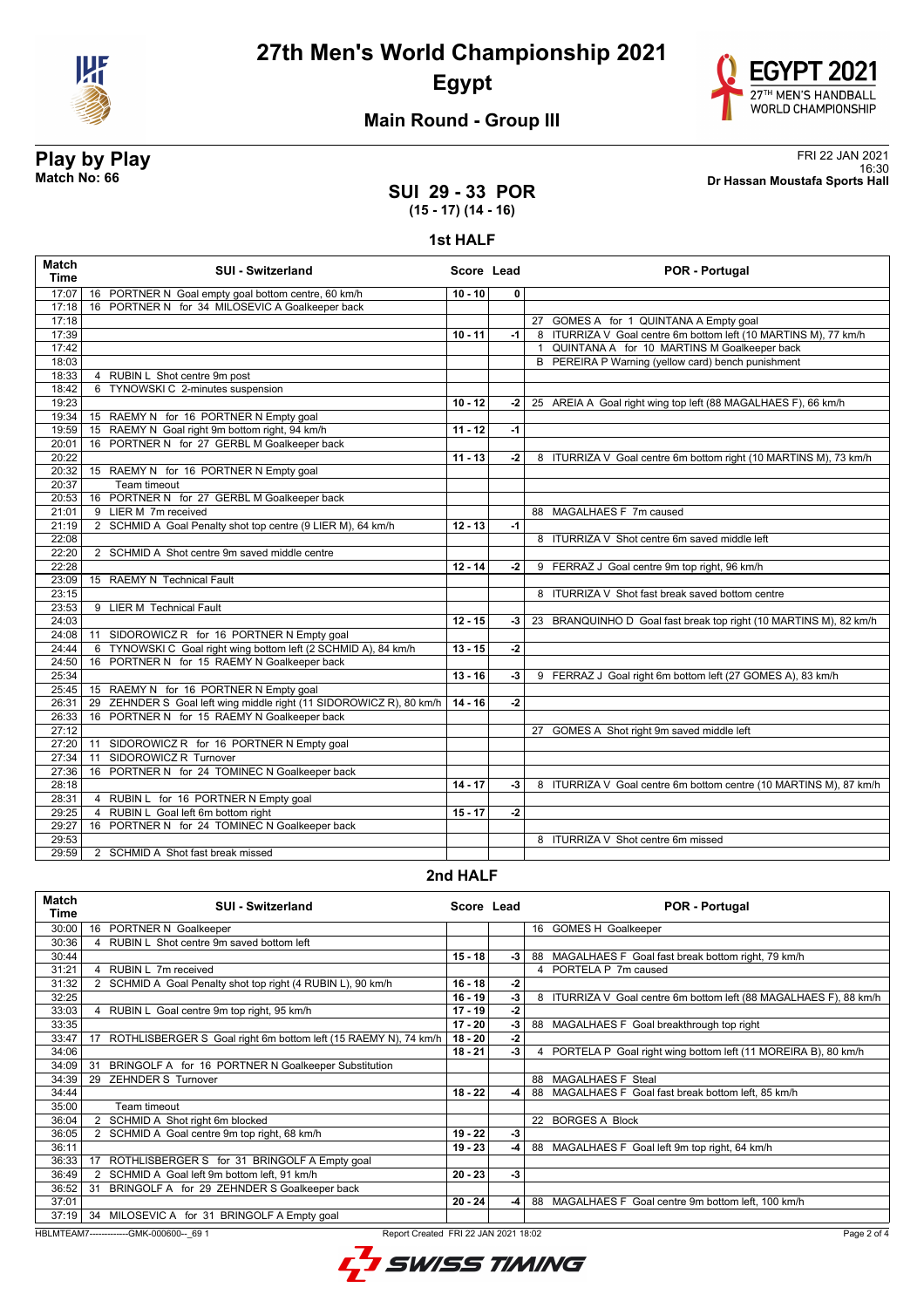



## **Main Round - Group III**

## **SUI 29 - 33 POR**

**Play by Play**<br>Match No: 66<br>Dr Hassan Moustafa Sports Hall 16:30 **Match No: 66 Dr Hassan Moustafa Sports Hall**

## **(15 - 17) (14 - 16)**

#### **2nd HALF**

| Match<br><b>Time</b> | <b>SUI - Switzerland</b>                                                                                | Score Lead |      | <b>POR - Portugal</b>                                                                       |
|----------------------|---------------------------------------------------------------------------------------------------------|------------|------|---------------------------------------------------------------------------------------------|
| 37:54                | 4 RUBIN L Goal centre 9m middle left                                                                    | $21 - 24$  | -3   |                                                                                             |
| 37:56                | BRINGOLF A for 29 ZEHNDER S Goalkeeper back<br>31                                                       |            |      |                                                                                             |
| 38:38                |                                                                                                         |            |      | 8 ITURRIZA V Technical Fault                                                                |
| 38:55                | 34 MILOSEVIC A for 31 BRINGOLF A Empty goal                                                             |            |      |                                                                                             |
| 39:36<br>39:38       | BRINGOLF A for 29 ZEHNDER S Goalkeeper back<br>31<br>SIDOROWICZ R Goal right 9m top left, 97 km/h<br>11 | $22 - 24$  |      |                                                                                             |
| 39:43                |                                                                                                         |            | -2   | Team timeout                                                                                |
| 40:13                |                                                                                                         |            |      | 14 SILVA R Turnover                                                                         |
| 40:21                | SIDOROWICZ R Goal fast break bottom left (2 SCHMID A), 93 km/h<br>11                                    | $23 - 24$  | $-1$ |                                                                                             |
| 40:52                |                                                                                                         | $23 - 25$  | $-2$ | 14 SILVA R Goal centre 9m bottom right, 84 km/h                                             |
| 41:01                | 4 RUBIN L Shot centre 9m missed                                                                         |            |      |                                                                                             |
| 41:15                |                                                                                                         |            |      | 15 SALINA D 2-minutes suspension                                                            |
| 41:18                |                                                                                                         |            |      | 8 ITURRIZA V for 16 GOMES H Empty goal                                                      |
| 41:44<br>41:48       |                                                                                                         | $23 - 26$  | $-3$ | 14 SILVA R Goal centre 9m bottom left, 91 km/h<br>16 GOMES H for 14 SILVA R Goalkeeper back |
| 42:18                | 16 PORTNER N for 31 BRINGOLF A Goalkeeper Substitution                                                  |            |      |                                                                                             |
| 42:28                | ZEHNDER S Shot left wing saved top left<br>29                                                           |            |      |                                                                                             |
| 42:40                |                                                                                                         |            |      | 11 MOREIRA B for 16 GOMES H Empty goal                                                      |
| 43:06                |                                                                                                         | $23 - 27$  | -4   | 11 MOREIRA B Goal breakthrough bottom right, 87 km/h                                        |
| 43:08                |                                                                                                         |            |      | 16 GOMES H for 14 SILVA R Goalkeeper back                                                   |
| 43:13                | 2 SCHMID A Goal fast break top centre (4 RUBIN L)                                                       | $24 - 27$  | $-3$ |                                                                                             |
| 43:49                |                                                                                                         |            |      | 88 MAGALHAES F Shot centre 9m saved bottom left                                             |
| 43:56                | 6 TYNOWSKI C Shot fast break saved middle right                                                         |            |      |                                                                                             |
| 44:01<br>44:16       | 34 MILOSEVIC A for 16 PORTNER N Empty goal                                                              | $24 - 28$  | -4   | 8 ITURRIZA V Goal fast break middle left (23 BRANQUINHO D), 86 km/h                         |
| 44:26                | 2 SCHMID A Turnover                                                                                     |            |      | 15 SALINA D Steal                                                                           |
| 44:32                | 16 PORTNER N for 9 LIER M Goalkeeper back                                                               |            |      |                                                                                             |
| 44:40                |                                                                                                         |            |      | 16 GOMES H Shot empty goal missed                                                           |
| 44:42                | 9 LIER M for 16 PORTNER N Empty goal                                                                    |            |      |                                                                                             |
| 45:09                | 2 SCHMID A Shot centre 9m saved bottom right                                                            |            |      |                                                                                             |
| 45:10                | 16 PORTNER N for 9 LIER M Goalkeeper back                                                               |            |      |                                                                                             |
| 46:08                |                                                                                                         |            |      | 4 PORTELA P Shot flying throw saved top centre                                              |
| 46:13<br>46:43       | 2 SCHMID A Turnover<br>36 NOVAK P Block                                                                 |            |      | MOREIRA B Shot centre 9m blocked<br>11                                                      |
| 47:02                | 34 MILOSEVIC A for 16 PORTNER N Empty goal                                                              |            |      |                                                                                             |
| 47:28                | 16 PORTNER N for 22 SCHELKER J Goalkeeper back                                                          |            |      |                                                                                             |
| 47:28                | 11 SIDOROWICZ R 7m received                                                                             |            |      | 27 GOMES A 7m caused                                                                        |
| 47:50                | 2 SCHMID A Goal Penalty shot bottom left (11 SIDOROWICZ R), 73 km/h                                     | $25 - 28$  | $-3$ |                                                                                             |
| 48:36                | ROTHLISBERGER S Steal<br>17                                                                             |            |      | 88 MAGALHAES F Turnover                                                                     |
| 48:41                | 6 TYNOWSKI C Goal fast break top left (17 ROTHLISBERGER S)                                              | $26 - 28$  | -2   |                                                                                             |
| 49:21                | 22 SCHELKER J 2-minutes suspension                                                                      |            |      |                                                                                             |
| 49:40<br>49:57       | 15 RAEMY N for 16 PORTNER N Empty goal                                                                  | $26 - 29$  | -3   | 23 BRANQUINHO D Goal left wing bottom right (88 MAGALHAES F)                                |
| 50:17                | 34 MILOSEVIC A Goal centre 6m bottom centre (2 SCHMID A), 61 km/h                                       | $27 - 29$  | $-2$ |                                                                                             |
| 50:19                | 16 PORTNER N for 11 SIDOROWICZ R Goalkeeper back                                                        |            |      |                                                                                             |
| 50:54                |                                                                                                         | $27 - 30$  | -3   | 88 MAGALHAES F Goal breakthrough bottom left, 89 km/h                                       |
| 51:08                | 11 SIDOROWICZ R for 16 PORTNER N Empty goal                                                             |            |      |                                                                                             |
| 51:21                | SIDOROWICZ R Technical Fault<br>11                                                                      |            |      |                                                                                             |
| 51:27                | 16 PORTNER N for 9 LIER M Goalkeeper back                                                               |            |      |                                                                                             |
| 52:05                |                                                                                                         |            |      | 8 ITURRIZA V Technical Fault                                                                |
| 52:19<br>52:59       | 17 ROTHLISBERGER S for 16 PORTNER N Empty goal<br>22 SCHELKER J Goal centre 9m bottom right, 98 km/h    | $28 - 30$  | -2   |                                                                                             |
| 53:03                | 16 PORTNER N for 9 LIER M Goalkeeper back                                                               |            |      |                                                                                             |
| 53:34                |                                                                                                         |            |      | 8 ITURRIZA V Shot left wing saved middle centre                                             |
| 53:45                | 22 SCHELKER J for 16 PORTNER N Empty goal                                                               |            |      |                                                                                             |
| 54:18                | 16 PORTNER N for 9 LIER M Goalkeeper back                                                               |            |      |                                                                                             |
| 54:18                | MILOSEVIC A Goal centre 6m top centre (22 SCHELKER J), 88 km/h<br>34                                    | $29 - 30$  | $-1$ |                                                                                             |
| 54:52                | ROTHLISBERGER S 7m caused<br>17                                                                         |            |      | 8 ITURRIZA V 7m received                                                                    |
| 54:58                |                                                                                                         |            |      | 4 PORTELA P Penalty shot post                                                               |
| 55:12                | 22 SCHELKER J for 16 PORTNER N Empty goal                                                               |            |      |                                                                                             |
| 56:00                | 16 PORTNER N for 9 LIER M Goalkeeper back                                                               |            |      |                                                                                             |
| 56:00<br>56:35       | TYNOWSKI C Shot right wing missed<br>6<br>NOVAK P 7m caused<br>36                                       |            |      | 8 ITURRIZA V 7m received                                                                    |
| 56:35                | 36<br>NOVAK P 2-minutes suspension                                                                      |            |      |                                                                                             |
| 56:37                |                                                                                                         | 29 - 31    | -2   | 25 AREIA A Goal Penalty shot top centre (8 ITURRIZA V), 74 km/h                             |
| 56:49                | 4 RUBIN L for 16 PORTNER N Empty goal                                                                   |            |      |                                                                                             |
| 57:19                | 4 RUBIN L Turnover                                                                                      |            |      | 24 CAVALCANTI A Steal                                                                       |
| 57:29                |                                                                                                         | $29 - 32$  | $-3$ | 4 PORTELA P Goal fast break bottom right (24 CAVALCANTI A), 103 km/h                        |